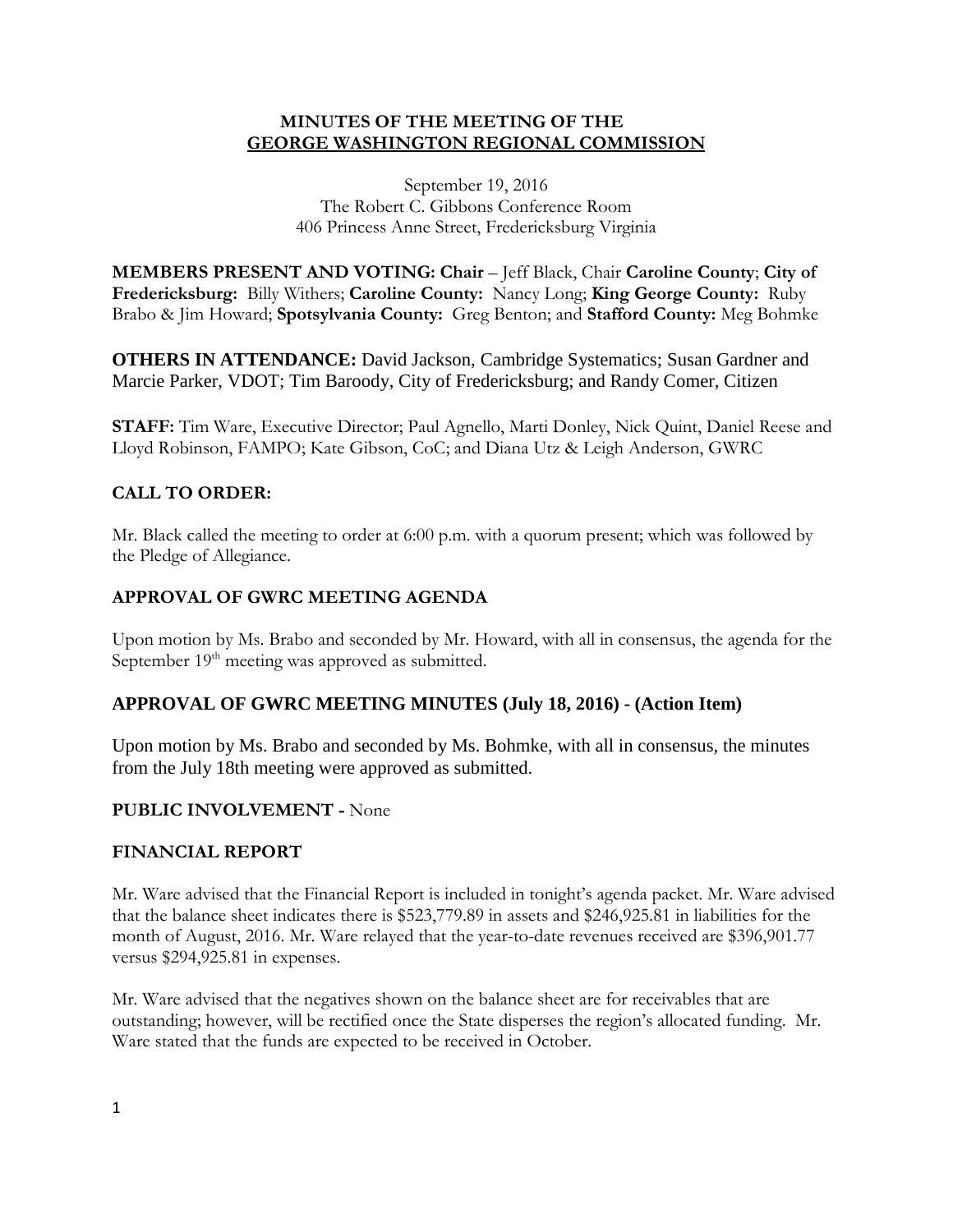Ms. Bohmke commented that since the balance sheet is essentially a snap shot of what is happening at that point in time, how critical is it really for the Commission's financial report as it changes as soon as the report has been printed. Ms. Bohmke stated that in reality, the revenues and expenses are really what are being focused on. Mr. Ware advised that the balance sheet gives a project outline at the bottom so you can always see where the Commission is project-wise.

# **EXECUTIVE DIRECTOR'S REPORT**

Mr. Ware advised that in tonight's agenda packet there is a hand-out under the yellow tab regarding GWRC leased parking spaces. Mr. Ware stated that this year we are going to do something a little different. Usually, we ask the Commission to approve a Resolution, but ultimately this results in requesting approval twice. Mr. Ware stated that the Commission approves the budget in June and the items in the Resolution are already included within the budget request anyway. This year, we are providing you with the list of what they are and if there are any questions we will be happy to answer them.

Regarding the leased park and ride spaces, all of the leased spaces being utilized by GWRideConnect with the exception of those in Caroline County are paid for through CMAQ funds. The leased spaces in Caroline County are paid from the GWRC DRPT grant.

Mr. Black asked regarding the leased spaces in Caroline, is the number of utilized spaces available still adequate or are additional spaces needed at this time? Ms. Utz stated that currently we lease 25 spaces and these spaces are currently leased by permit parking only. Currently we have more permits available than utilized spaces. Ms. Utz relayed that the commuting in Caroline County fluctuates daily – some days we have 15 commuters utilizing the spaces and other days we have 10 commuters utilizing them. Ms. Utz stated that right now the number of spaces needed is not being exceeded. Ms. Utz stated that also in Caroline County we have the VDOT Park & Ride lot at Carmel Church below Ladysmith which is virtually empty. It is being monitored regularly but now parking options in Caroline County are not a critical area of concern for GWRideConnect.

Ms. Utz stated that the other leased parking areas within the region also still have available spaces as well so we are getting ready to put these available lots on our commuter lot maps so we can generate more interest in the available spaces. Ms. Utz stated that all of the leased spaces on the handout are still needed and we do not want to lose any of the sites.

Ms. Utz relayed that currently all property owners are also pleased and satisfied with the lease agreements in place and all have indicated that they wish to see this option remain in force. Ms. Utz stated that all lease holders wish to renew their current lease agreements.

Mr. Black asked if the availability of these leased spaces is also put on an individual locality web-site. Ms. Utz stated that if a commuter calls GWRideConnect, they are told about the leased spaces and if they express an interest in utilizing them then they need to speak with her and then the parking permit passes are issued accordingly. Ms. Utz stated that we are trying to keep an accurate count on the utilization so we do not run into a situation whereby we have more commuters than we have spaces allocated for. Ms. Utz stated that she did not have a problem with an individual locality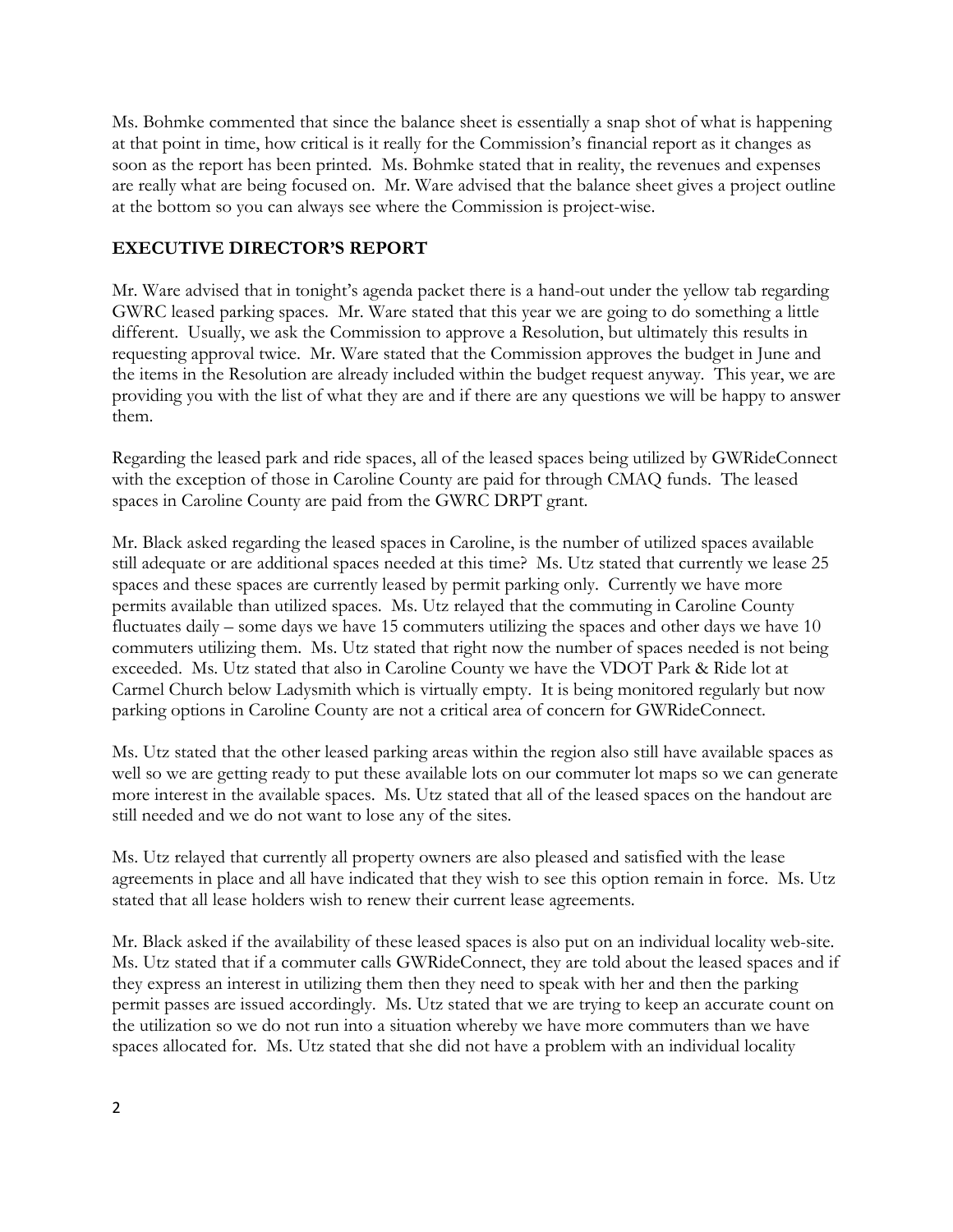placing this information on their web-sites; however but still request that if commuters are interested that they still need to come through GWRideConnect in order to obtain an assigned parking permit.

Ms.Bohmke asked for more clarification on the leased lots in Stafford County. In Chatham, where are the assigned parking spaces located as that is a large parking area. Ms. Utz advised that the leased spaces at Chatham are to the far right of the lot and are labeled with green dots on the assigned parking spaces.

Ms. Utz stated that there is also additional parking at Claiborne Run going up the hill by the CVS that is on the left and the restaurant that is on the right. Ms. Bohmke asked if Hugh Cosner owns these facilities as well. Ms. Utz stated that GWRideConnect does not lease from Mr. Cosner.

Ms. Bohmke asked where specifically the lot is located at in Claiborne Run. Ms. Utz stated that directly across the street from the Chatham Heights traffic light, you cross over to Claiborn and go past the CVS. You go up the hill to the real estate office and the commuter lot is in the real estate office site. Ms. Utz stated that there are 15 spaces available in this lot and this is an interesting lot. Ms. Utz stated that the Schooler properties off of Butler Road own the lot and Stafford County covers this lot under the county's insurance plan. Ms. Utz stated that this lot is the only leased lot that is covered under an insurance plan.

Ms. Bohmke asked what the cost per space is. Ms. Utz stated that the spaces cost \$1.00 per space, per day and the lease agreements only cover parking from Monday-Friday. The lease agreement also requires that the property owners keep the lots clean, clear and marked and they also must allow a van pool operator to park a van in the lot overnight.

Mr. Ware advised at the last meeting there was discussion regarding a regional waste program and he was charged with bringing together the public works directors and facility directors. Mr. Ware stated that a meeting was held the first part of August and we did have representation from each locality in attendance at the meeting.

Mr. Ware stated it was a lukewarm reception so the decision was made to talk with Dr. Ficklestein at the University of Mary Washington to see if he could provide a waste assessment in order to keep the discussion ongoing. Mr. Ware stated that it appears as of now that there is very little appetite in moving forward. Mr. Ware stated that sometime in the spring of 2017 the committee will possibly put together a regional waste forum to determine what new technology is available, etc.

Mr. Withers stated that he thinks this is an idea for a long-term solution and not necessarily a shortterm goal and will guide the Commission on providing insight on how we can do what we are now doing better.

Lastly, Mr. Ware advised that the annual elected official's dinner will be held on October 19<sup>th</sup> from 6-8:00 p.m. and will be hosted by Spotsylvania County. Mr. Ware stated that invitations and more specifics will be forthcoming.

### **OLD BUSINESS -** None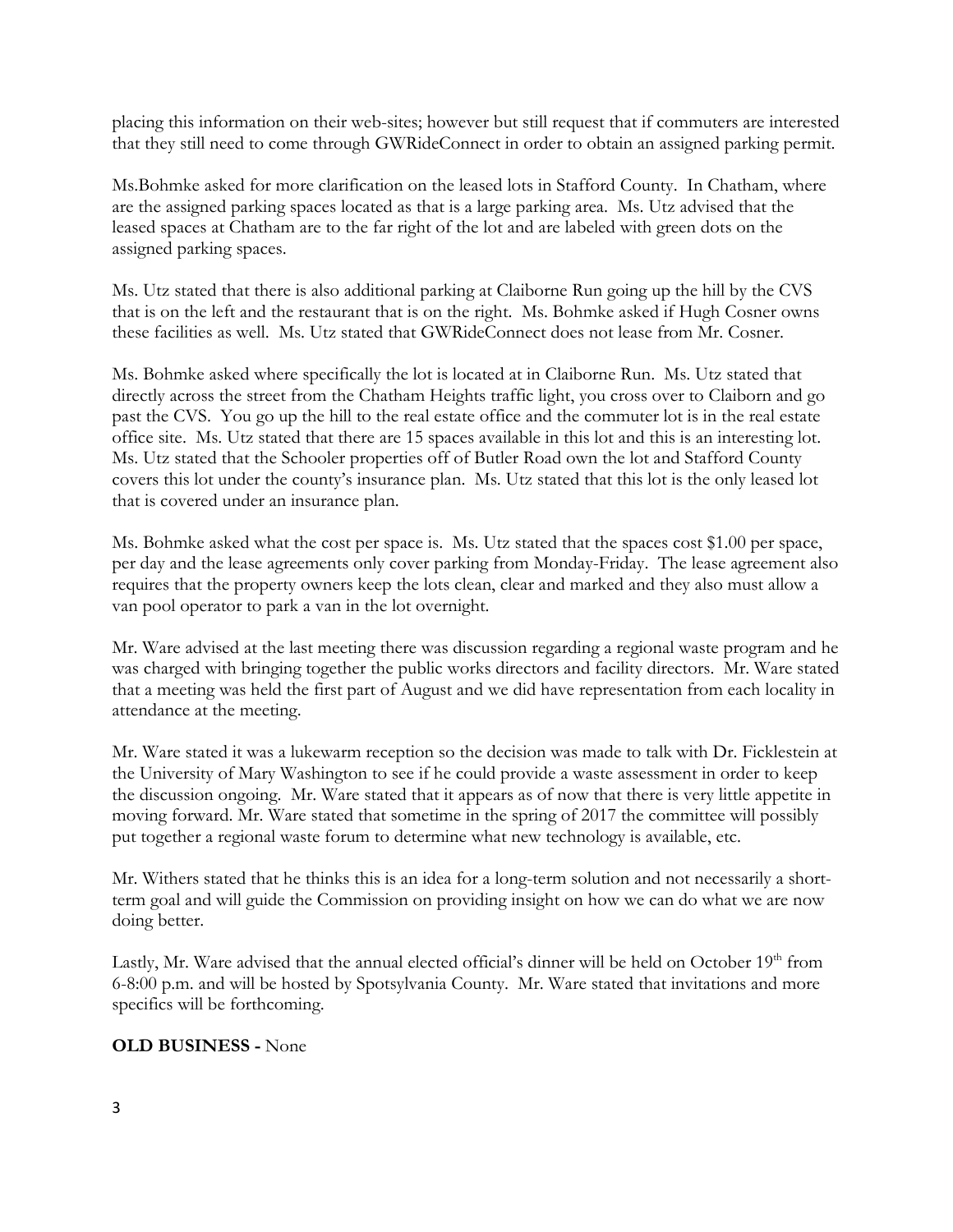#### **NEW BUSINESS:**

#### a.) **Go Virginia Update** – Mr. Tim Ware, GWRC

Mr. Ware stated that he wanted to give an update on where we are and exactly what "Go Virginia" is. Mr. Ware advised that basically it is a public/private partnership to bring in economic development to all regions within the Commonwealth.

Mr. Ware stated that there are three components to the funding which are Capacity Building, Regional Allocated funding; and Competitive Allocated funding. Mr. Ware stated that at this time it appears there will be 9-12 regional councils and will not be 21 regional counsels that coincide with the 21 PDC's. Mr. Ware stated that there will be \$500,000 per region allocated for strategic planning purposes and this funding will be awarded as soon as the State Board is up and running, probably early in 2017.

Mr. Ware stated that the regional allocated funding is based on population and a \$1.45 per captia, per year allocation will become available. Mr. Ware advised that the competitive allocated funding amounts are still not finalized to date and currently have not been approved by the Virginia General Assembly.

Mr. Ware advised that the funding for the first year beginning in 2017 with \$5.5 million dollars allocated to each region allocated for capacity building. In the second year, an additional \$3.5 million dollars will be allocated for capacity building and a \$12.2 million dollar funding source to each region which will be allocated on a per capita formula. Finally, \$14.3 million will be available for competition grants.

Mr. Ware stated that this is the task that has been assigned to the Virginia Growth/Opportunity Board which is essentially the overseer committee for the entire state process. Mr. Ware stated that this committee will be comprised of 24 members to include 4 members from the House and 3 members from the Senate. Mr. Ware advised that all 7members from the House/Senate have already been appointed. The remaining members will be non-legislative citizens who will be appointed by the Senate, the Speaker of the House, or the Governor.

Mr. Ware relayed that Mr. Joe Wilson from the GWRC region has been nominated by the Speaker of the House to serve on the committee so we do have a local connection serving as a representative.

Mr. Ware advised that the regional councils (9-12 of them) will be comprised of 11-21 board members. The membership has to be a majority from the private sector and then the required membership is mostly governmental agencies so at least one more private sector is needed to make up the majority.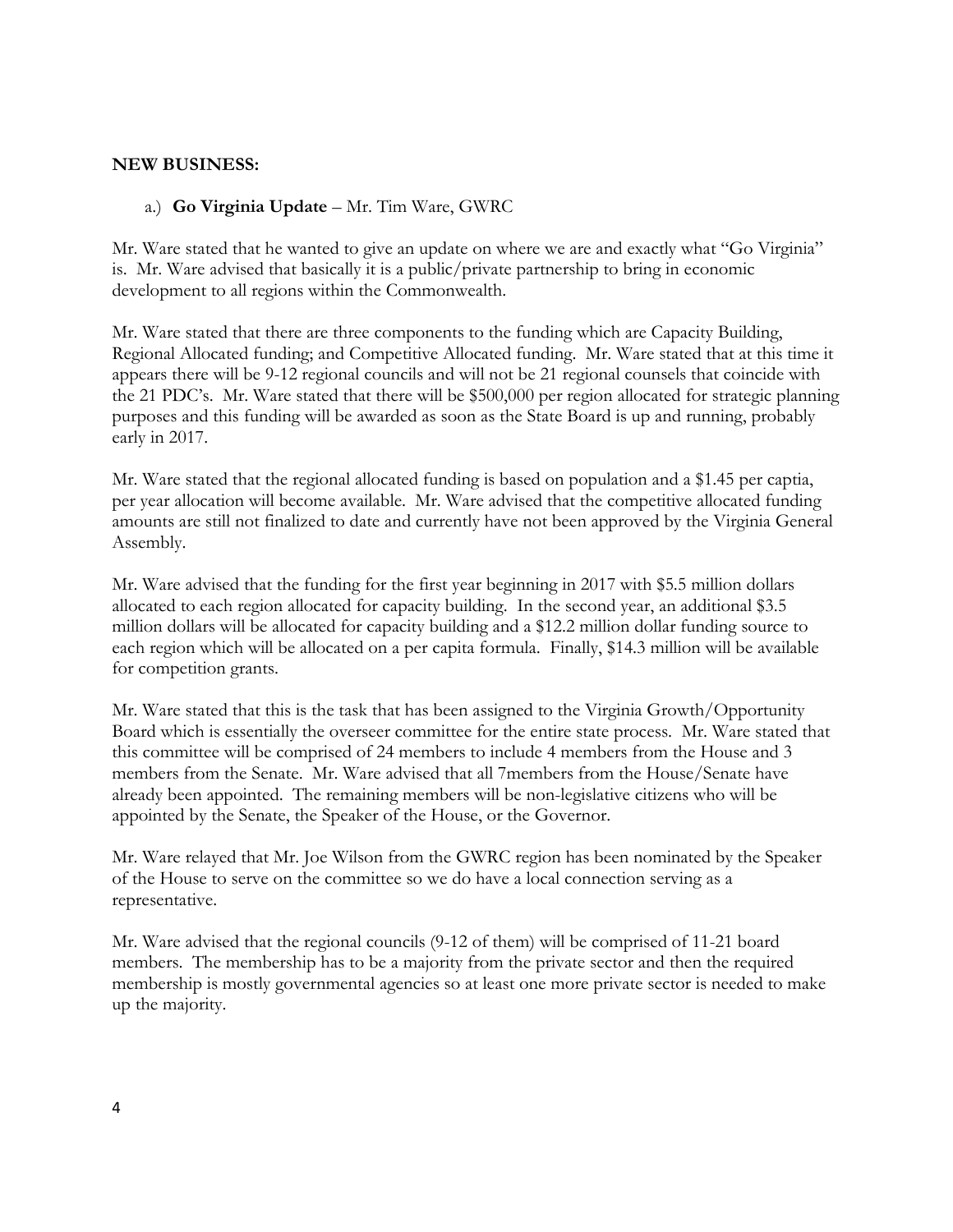Mr. Ware stated that the PDC's were involved in helping to write the legislation and to ensure that the PDC's would remain involved throughout the process. Mr. Ware stated that as soon as we saw the plans fall into place, the PDC's started creating their own maps. With only 9-12 councils, it was clear that not every PDC would have its own council so compromises came into play.

Mr. Ware referenced the map in tonight's power point presentation and stated that this region would, as of now, focus on Region #6. This is the currently planned region for GWRC and will also contain the Middle Peninsula and the Northern Neck PDC's. Mr. Ware stated in the original configuration, the Eastern Shore PDC was also included but due to its geographical locations that would have made attending meetings a two-day process, it was decided that aligning this PDC with us was not feasible. The Eastern Shore PDC ultimately requested to be assigned with the Hampton Roads PDC. Mr. Ware advised that Gloucester County is also aligning with Hampton Roads as they are actually already paying dues to both PDC's.

Mr. Ware stated that there has been a little controversy to date with the map alignments. Everyone in the State has agreed to work with the maps as detailed with the exception of our region. Mr. Ware advised that the Middle Peninsula PDC feels there should be a specific water peninsula region assigned as a Chesapeake Bay regional specification which would include the Northern Neck, the Middle Peninsula and the Eastern Shore.

However, the Eastern Shore has already agreed to go with the Hampton Roads PDC and the Northern Neck PDC has stated they want no part of being assigned to a Chesapeake Bay region. The GWRC stance is we will be happy with anyone that we are assigned to with the exception of being aligned with Northern Virginia.

Mr. Ware relayed that the GWRC Chairman received a call from a House member from King George County who indicated he was not in favor of the proposed alignment either. Mr. Ware stated that Delegate Hodges really wants to see this PDC's alignment to be associated with the Chesapeake Bay.

Ms. Long stated that she can understand King George's preference due to travel-wise and interestwise concerns that the regions would be have a lot of similar issues to deal with. Mr. Black stated that he thinks the alignments have to also be based on populations whereby each district would become equally populated.

Ms. Brabo stated that if the Eastern Shore has already aligned with Hampton Roads and the Northern Neck wants no alignment with Hampton Roads, then how can Delegate Hodges mandate the alignments. Mr. Ware stated that the General Assembly should not be involved in the alignment process at all so the Speaker of the House is currently conducting conversations with Delegate Hodges.

Mr. Ware relayed that he is on the Rules Committee and this committee will be voting on the current map alignments, or a modified map alignment, within the next two weeks. Mr. Ware stated that right now, the general consensus is that the map presented tonight will be the one that is approved.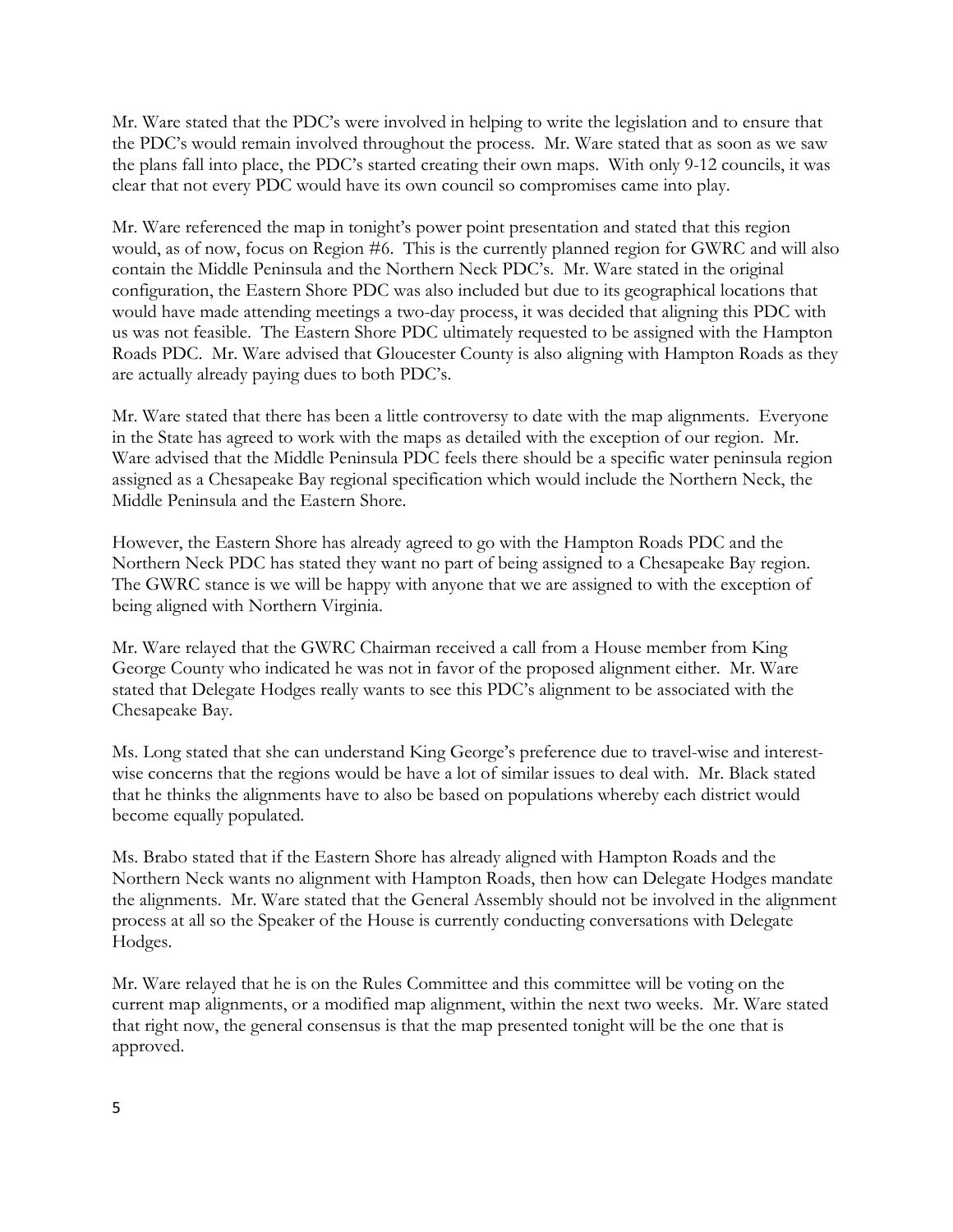Ms. Brabo stated that as there is not another meeting before then, if anything changes on the map alignments would Mr. Ware send the GWRC members an updated email. Mr. Ware acknowledged that the GWRC members would be kept apprised.

Mr. Ware stated that even after the Rules Committee approves a map that the State Board has to be the one who ultimately approves each region so the alignments could still potentially change. Mr. Withers stated that with the budget restrictions and short falls in place do we think this is going to even more forward anyway. Mr. Ware stated that this was a great question and right now no answers are available. Mr. Ware stated though as this effort is primarily private industry led, this is a plus in it moving forward.

## b.) **2018 GWRC Local Dues Structure** – Mr. Tim Ware, GWRC

Mr. Ware advised that budget time is rolling around again. This is the time of the year that the Commission receives a request for dues for the upcoming year. The dues requested are based on the Weldon Cooper population estimates. Mr. Ware stated that GWRC is requesting that dues for FY2018 will remain the same as those approved this year. Mr. Ware advised that the dues to be requested will be 64.3 per captia and the increased will be approximately \$2,000 more in total dues.

Ms. Bohmke asked what has been the five-year historical average for the dues structure. Mr. Ware stated that GWRC has requested 64.3 for a long time; however, the approved amount has not always been paid in full to GWRC. Mr. Ware stated that two years ago, since he has been employed here, was the first time that total funding was paid to the agency.

Ms. Bohmke commented with that statement then does this mean in the past that some localities were not paying their total share. Mr. Ware concurred and stated that hopefully this issue is now behind us and thinks it was partially attributed to the recession and the agency simply had to do make do with the budgeted shortfalls.

Mr. Ware stated that the reason the dues are so important is that approximately 90% of the dues received goes to pay the local matches for the transportation related programs, the Continum Care program and the GWRideConnect program and very little is being applied to our general funds.

Upon motion by Ms. Bohmke and seconded by Mr. Howard, with all in consensus, the FY2018 dues request was approved as presented.

Mr. Agnello advised that the following two Resolutions are Smart Scale Resolutions that FAMPO is asking for endorsement from GWRC.

c.) **Approval of Resolution No. 17-02, Approving Support for King George and Caroline County 2016 Smart Scale Project Applications to State for FY18-23 SYIP Funding Consideration –** Mr. Paul Agnello, FAMPO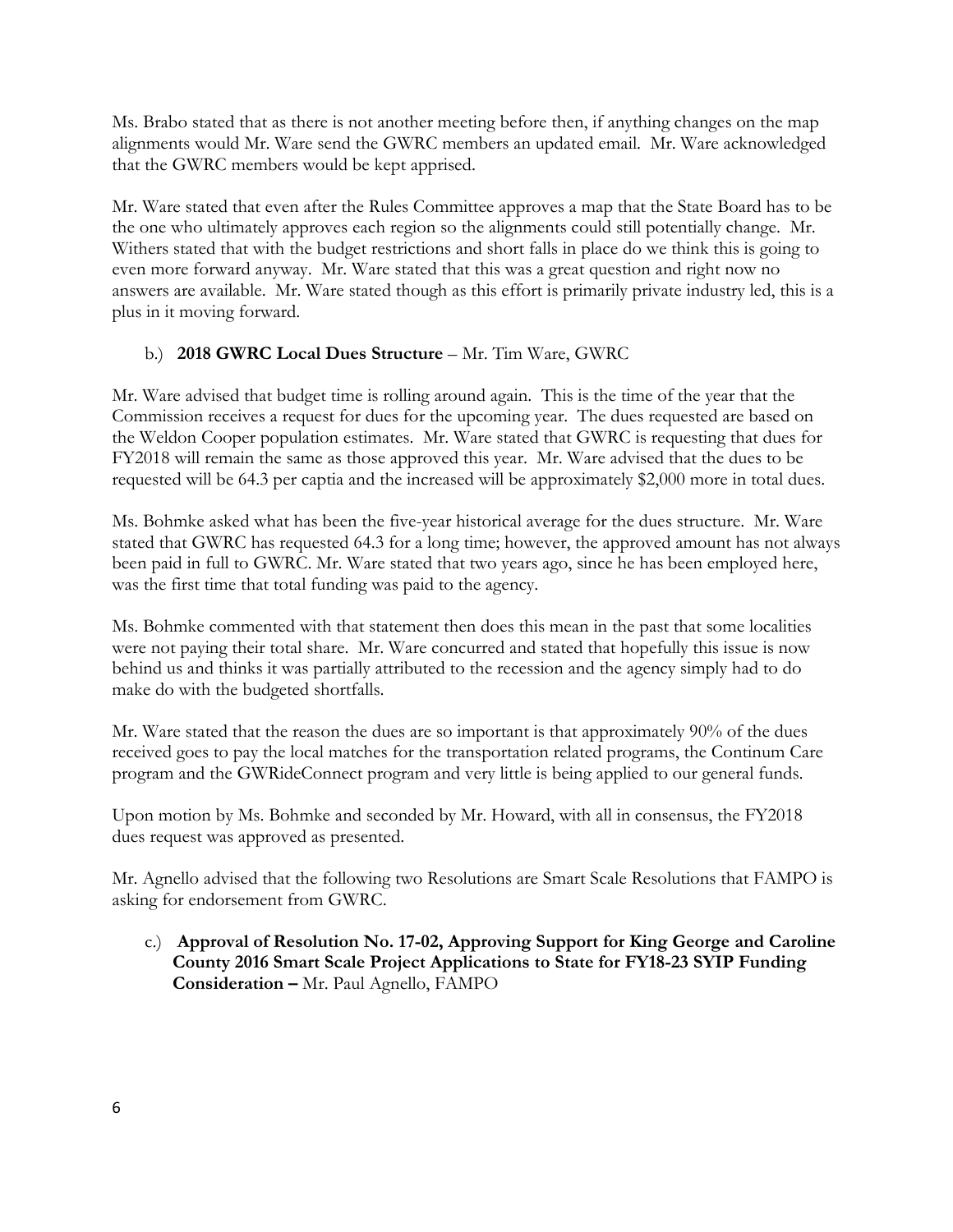Mr. Agnello advised that Resolution No. 17-02 is seeking approval for King George and Caroline counties 2016 Smart Scale project applications to be submitted to the State for the FY18-23 SYIP funding consideration. Mr. Agnello relayed that this includes three projects; two being submitted by King George County and one from Caroline County.

Upon motion by Mr. Howard and seconded by Mr. Withers, with all in consensus, Resolution No. 17-02 was adopted by GWRC.

## d.) **Approval of Resolution No. 17-03, Approving Support of George Washington Regional Commission Smart Scale priority Projects** – Mr. Paul Agnello FAMPO

Mr. Agnello advised that Resolution No. 17-03 is requesting approval and support for the three projects being submitted on behalf of GWRC for Smart Scale project consideration. Mr. Agnello stated that the three projects being submitted are: improvements to the VRE Brooke/Leland stations; construction of a new Park & Ride lot on the Route 3 East corridor; and a bicycle/pedestrian project along Lafayette Boulevard.

Upon motion by Ms. Brabo and seconded by Ms. Long, with all in consensus, Resolution No. 17-03 was adopted by GWRC.

# e.) **Approval of Resolution No. 17-04, Endorsing the George Washington Region Transportation Opportunities for Regional Economic Growth Report** – Mr. David Jackson Agnello, Cambridge Systematics

Mr. Nick Quint advised that Resolution No. 17-04 is the result of a task staff was assigned that began in March. A draft update was provided to the Commission in June. Mr. Quint advised that Mr. David Jackson with Cambridge Systematics would be providing an update at tonight's meeting.

Mr. Jackson advised that the initial purpose was to create a regional economic development strategy that analyzes the relationship between transportation and economic development to allow a region's projects to be possibly scored higher within the Smart Scale project process.

Mr. Agnello advised that this process has resulted in a lot of staff and consultant time over the last six months and no other MPO has pursued implementing an economic development plan other than the Hampton Roads MPO. Mr. Agnello stated that Hampton Roads submitted their plan with the first round of HB2/Smart Scale applications and their projects did appear to score higher than areas who did not submit an economic development plan. Mr. Agnello stated that it is staff's intent to also submit an economic development plan for round 2 of the Smart Scale application process.

Mr. Jackson stated that there was a connection between economic development and project funding decisions. In the first round it appears that the region may have lost opportunities as the projects submitted did not have that connection. Mr. Jackson stated that the initial reason for the report was to strive for a stronger connection between the two.

Mr. Jackson stated though as the study evolved, it became clear that there is more involved with transportation investments and economic development strategies. Mr. Jackson stated that the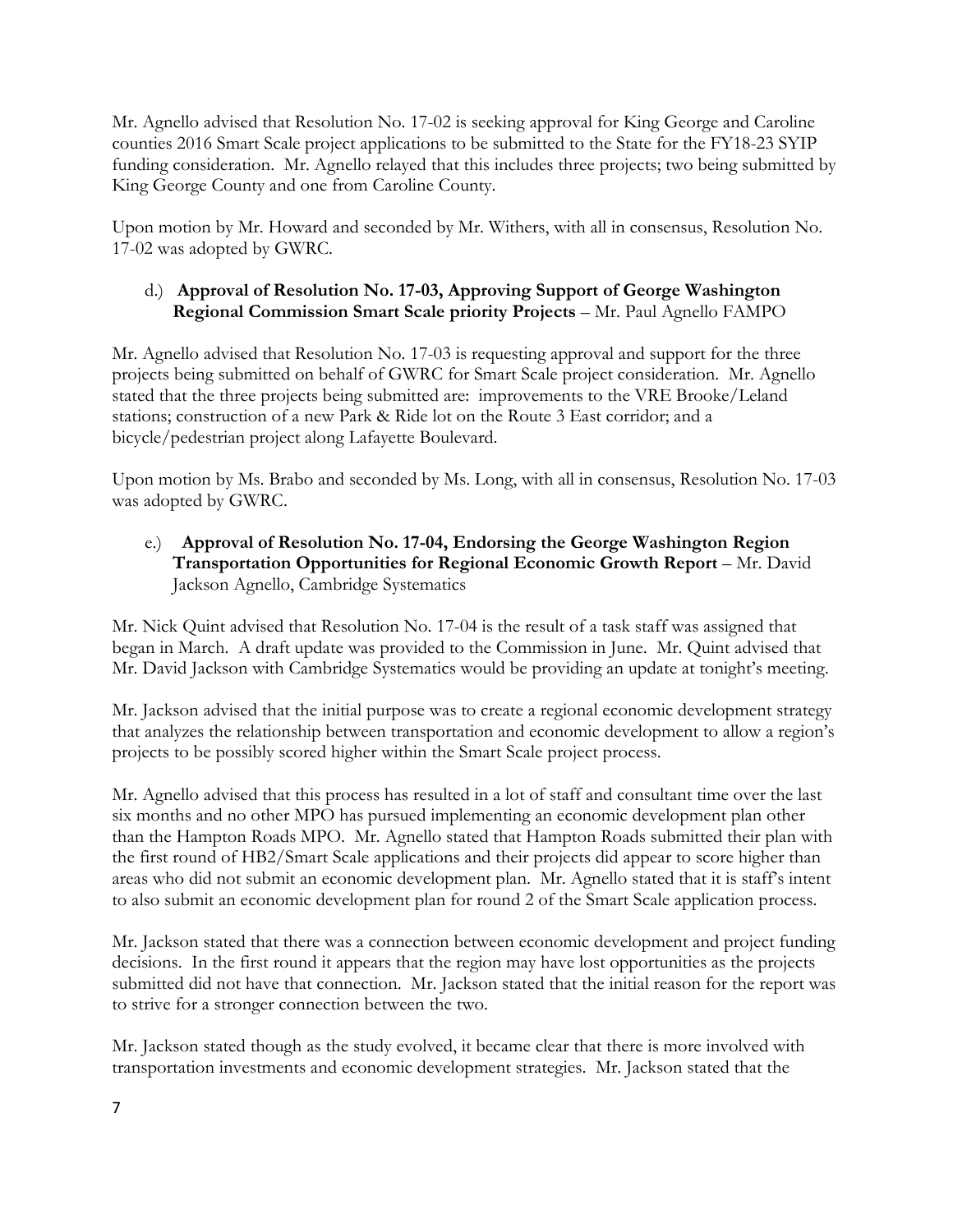purpose of the study was for considering vulnerabilities, review challenges and focus on an intended outcome.

The vulnerabilities focused on the fluctuations in Federal expenditures and priorities; the unreliable I-95 interstate system; and the increasingly congested transportation system. The challenges resulted in a local, diverse and professional economic base for a constrained transportation mobility and access. The intended outcome was to lay the groundwork for linking transportation investments more strongly to the desired economic future for the region to be more relevant for Smart Scale scoring, FAST Act provisions, grant programs, etc.

Mr. Jackson stated that the study developed a regional economic profile which showed where we have been; where we are today; and where we are going. We have continued to be one of the fastest growing regions in the Commonwealth. Today we have 37% of the workforce commuting outside of the region with more than 50% spending an hour or more commuting each day in each direction. The region continues to grow and by 2040 the population is expected to more than double and employment increases to rise to 70%.

Mr. Jackson advised that the economic development goals all have federal, state, regional, and local connections. Five regional goals were developed which are as follows:

- 1.) Cultivate a diverse economy that will attract new businesses and support business retentions;
- 2.) Accelerate and enhance access and amenities that would serve employment, freight, or activity centers;
- 3.) Promote tourism as a key driver for regional economic development and quality of life opportunities;
- 4.) Revitalize downtown and riverfront areas to initiate commercial development; and
- 5.) Leverage strategic location and existing transportation assets that will continue to promote re-investments as well as new developments

Mr. Jackson stated that the economic growth factors highlighted the regional attributes that the skilled workforce will continue to grow in the region given the high quality of life, the high quality of education, recreational and social opportunities. The region's location is an asset given its proximity to Washington, DC. This also leaves the transportation system as a key variable for continued growth and the attraction for future jobs. Mr. Jackson relayed that based on a 2015 survey that was part of the VTrans 2040 development over 85% of employers rated the highway access system as important or very important for making future site selections. The surveys by industry also showed a common theme that the critical importance of an efficient and adjacent transportation system that provides access to multiple modes of transit is a high priority site selection component.

Mr. Jackson stated that the economic development model shows that if you create a great place first; people will come; allowing jobs to follow; and resulting in a community that thrives. Mr. Jackson stated that FAMPO staff assessed the level of support for the five regional economic development goals and found that the goals connected to 28 regionally significant projects within the region's LRTP and TIP.